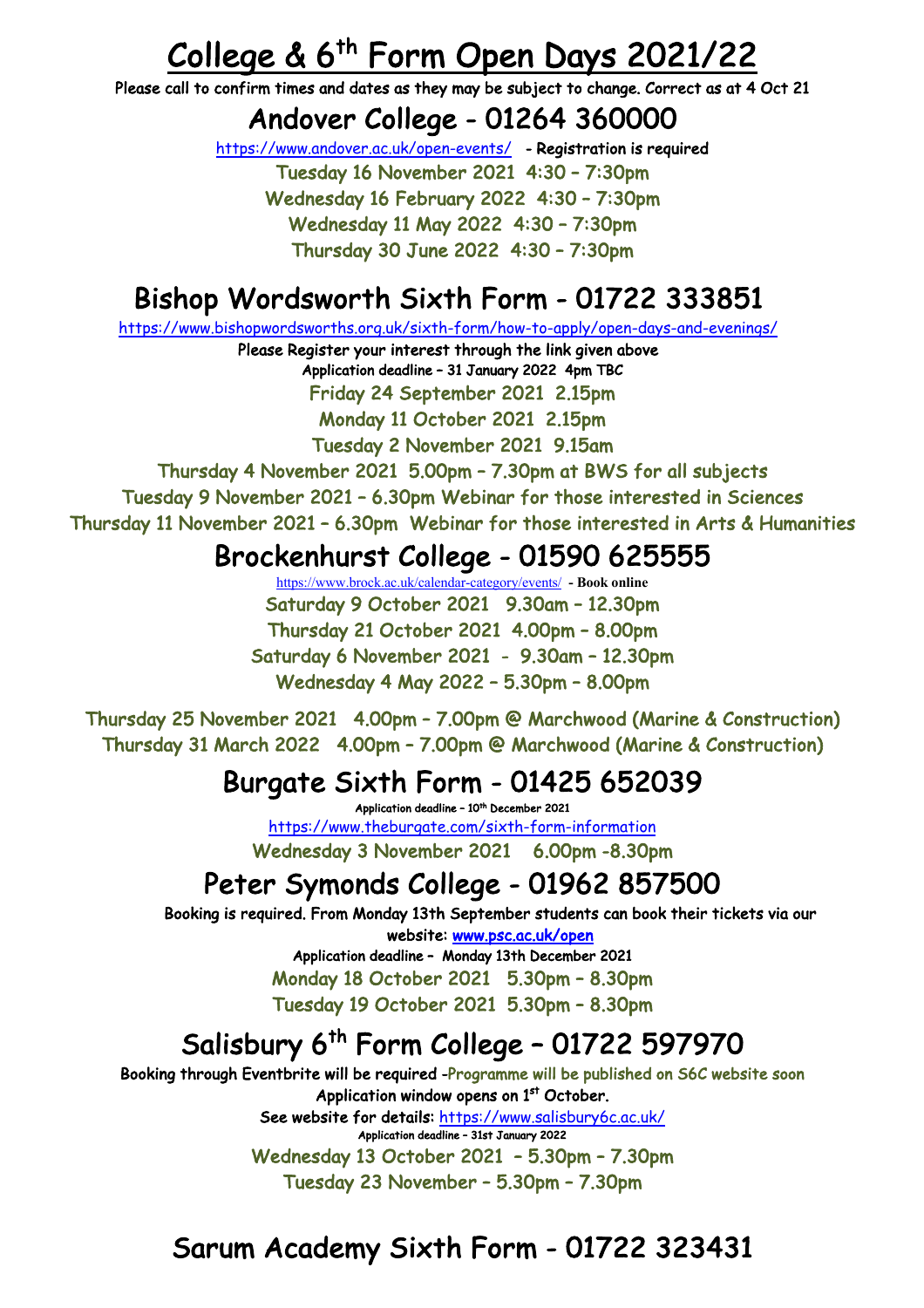# **College & 6<sup>th</sup> Form Open Days 2021/22**<br>Please call to confirm times and dates as they may be subject to change. Correct as at 4 Oct 21

https://www.sarumacademy.org/sixth-form-transition Thursday 14 October 2021 4.30pm – 6.30pm

## South Wilts Sixth Form - 01722 323326 https://www.swgs.wilts.sch.uk/sixth-form-2/events-dates/

Booking is required at above link Application deadline – Tuesday 1 February 2022 Wednesday 20 October 2021 from 1.00pm – 3.30pm Thursday 4 November 2021 1.00pm – 3.30pm Tuesday 23 November 2021 5.00pm – 7.00pm

#### Sparsholt College - 01962 797395

```
https://www.sparsholt.ac.uk/opendays/
```
REGISTER NOW BY CLICKING YOUR PREFERRED SUBJECT USING THE ABOVE LINK

Saturday 5 February 2022 10.00am – 2.00pm Saturday 5 March 2022 10.00am – 2.00pm Wednesday 4 May 2022 4.00pm – 7.00pm Thursday 16 June 2022 4.00pm – 7.00pm Thursday 7 July 2022 3.00pm – 7.00pm

Totton College- 02380 874874<br>https://www.totton.ac.uk/events/ - Booking is required<br>Saturday 25 September 2021 10.00am - 12.00pm Saturday 29 January 2022 10.00am – 12.00pm

## The Wellington Academy - 01264 405060<br>https://www.thewellingtonacademy.org.uk/

Wellington Academy 6th Form Virtual - YouTube<br>Thursday 4 November 2021 6.00pm - 8.00pm

## Wiltshire College (Salisbury campus) - 01722 344344<br>https://www.wiltshire.ac.uk/events - Booking is required

Wednesday 13 October 2021 5.00pm – 7.00pm Saturday 20 November 2021 10.00am – 12.00pm Thursday 10 February 2022 5.00pm – 7.00pm

#### Chippenham

Wednesday 6 October 2021 5.00pm – 7.00pm Saturday 6 November 2021 10.00am – 12.00pm Wednesday 9 February 2022 5.00pm – 7.00pm

Lackham Campus Thursday 7 October 2021 5.00pm – 7.00pm Saturday 13 November 2021 10.00am – 12.00pm Saturday 5 February 2022 10.00am – 12.00pm